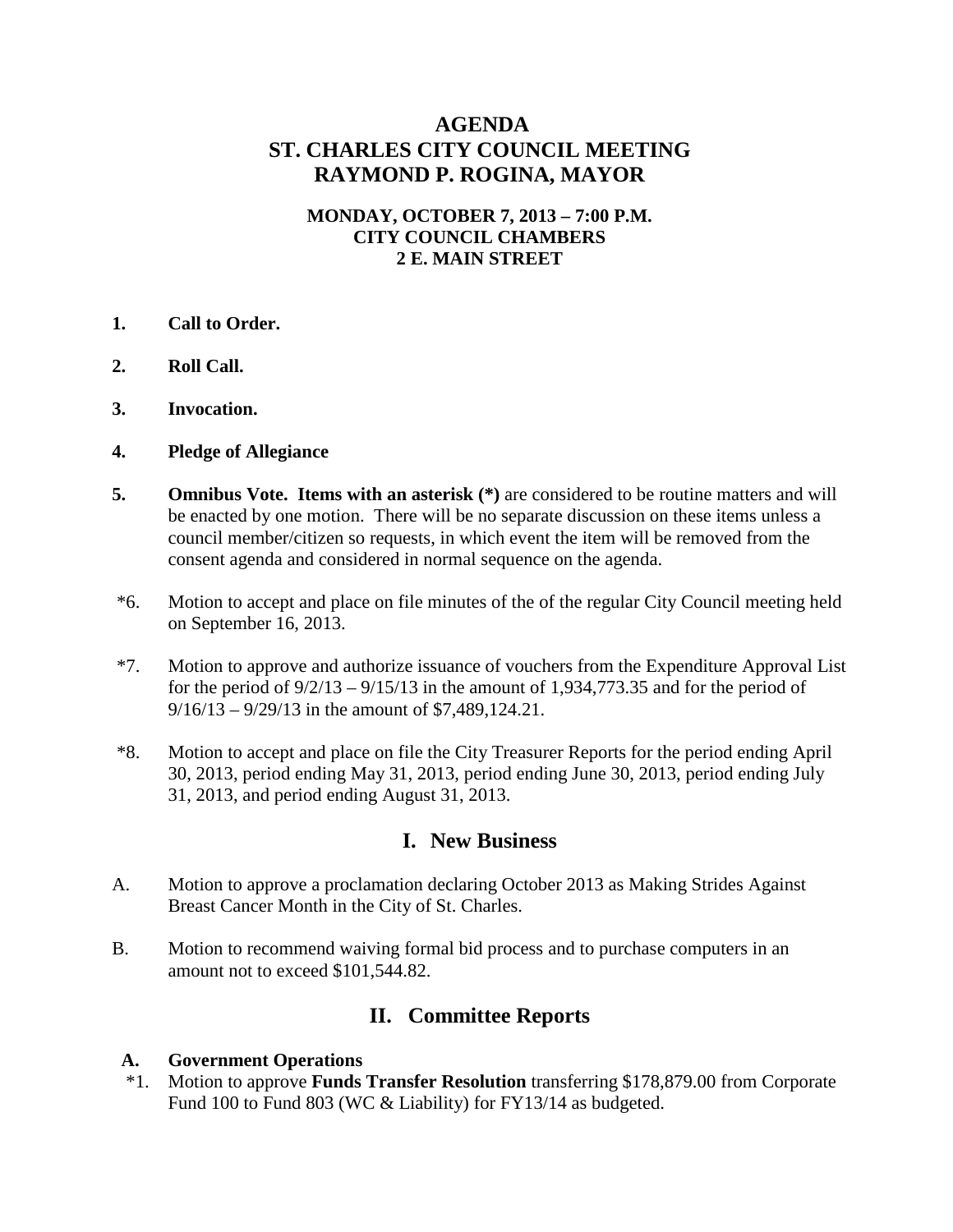City Council Meeting October 7, 2013 Page 2

- \*2. Motion to approve **Funds Transfer Resolution** transferring \$445.88 from the General Fund to the 2002A G.O. Debt Service Fund 704 for FY13/14 as budgeted.
- \*3. Motion to approve **Funds Transfer Resolution** transferring \$31,000.00 from the General Fund to the 2005A G.O. Debt Service Fund 718 (Public Works Garage) for FY13/14 as budgeted.
- \*4. Motion to approve **Funds Transfer Resolution** transferring \$7,091.25 from Baker TIF Special Revenue Fund 304 to Baker TIF Service Fun 706 (2005B Refunding) for FY13/14 as budgeted.
- **\*5.** Motion to approve **Funds Transfer Resolution** transferring \$23,502.50 from First Street TIF Special Revenue Fund 305 to First Street TIF Debt Service Fund 713 (2006 GO) foFY13/14 as budgeted.
- \*6. Motion to approve **Funds Transfer Resolution** transferring \$11,583.75 from First Street TIF Special Revenue Fund 305 to First Street TIF Debt Service Fund 713 (2007AGO) for FY13/14 as budgeted.
- \*7. Motion to approve **Funds Transfer Resolution** transferring \$4,900.00 from First Street TIF Special Revenue Fund 305 to First Street TIF Debt Service Fund 713 (2007C GO) for FY13/14 as budgeted.
- \*8. Motion to approve **Funds Transfer Resolution** transferring \$22,906.25 from First Street TIF Special Revenue Fund 305 to First Street TIF Debt Service Fund 713 (2008A GO) for FY13/14 as budgeted.
- \*9. Motion to approve **Funds Transfer Resolution** transferring \$230,242.50 from the General Fund to the 2008C G.O. Debt Service Fund 720 (Fire Station, Ladder Truck & Riverwall Projects) for FY13/14 as budgeted.
- \*10. Motion to approve **Funds Transfer Resolution** transferring \$9,974.82 from the General Fund to the 2009 Refunding G.O. Debt Service Fund 722 for FY13/14 as budgeted.
- \*11. Motion to approve **Funds Transfer Resolution** transferring \$25,578.13 from Moline TIF Special Revenue Fund 320 to Moline TIF Debt Service Fund 709 (2009 GO Refunding) for FY13/14 as budgeted.
- \*12. Motion to approve **Funds Transfer Resolution** transferring \$35,387.50 from the General Fund to the 2010B Refunding G.O. Debt Service Fund 724 form FY 13/14 as budgeted.
- \*13. Motion to approve **Funds Transfer Resolution** transferring \$36,200.00 from Mall TIF Special Revenue Fund 322 to Debt Service Fund 705 (2010C Refunding GO) for FY13/14 as budgeted.
- \*14. Motion to approve **Funds Transfer Resolution** transferring \$69,924.14 from the General Fund to the 2011A G.O. Debt Service Fund 723 (Capital Projects) for FY13/14 as budgeted.
- \*15. Motion to approve **Funds Transfer Resolution** transferring \$1,356.48 from the General Fund to the 2011B Refunding G.O. Debt Service Fund 725 for FY13/14 as budgeted.
- \*16. Motion to approve **Funds Transfer Resolution** transferring \$52,662.50 from the General Fund to the 2011C Refunding G.O. Debt Service Fund 726 for FY13/14 as budgeted.
- \*17. Motion to approve **Funds Transfer Resolution** transferring \$48,462.50 from the TIF 5 Special Revenue Fund 306 to the 2011D Refunding G.O. Debt Service Fund 710 for FY13/14 as budgeted.
- \*18. Motion to approve **Funds Transfer Resolution** transferring \$48,998.06 from the General Fund to the 2012A G.O. Debt Service Fund 721 (EAB Project) for FY13/14 as budgeted.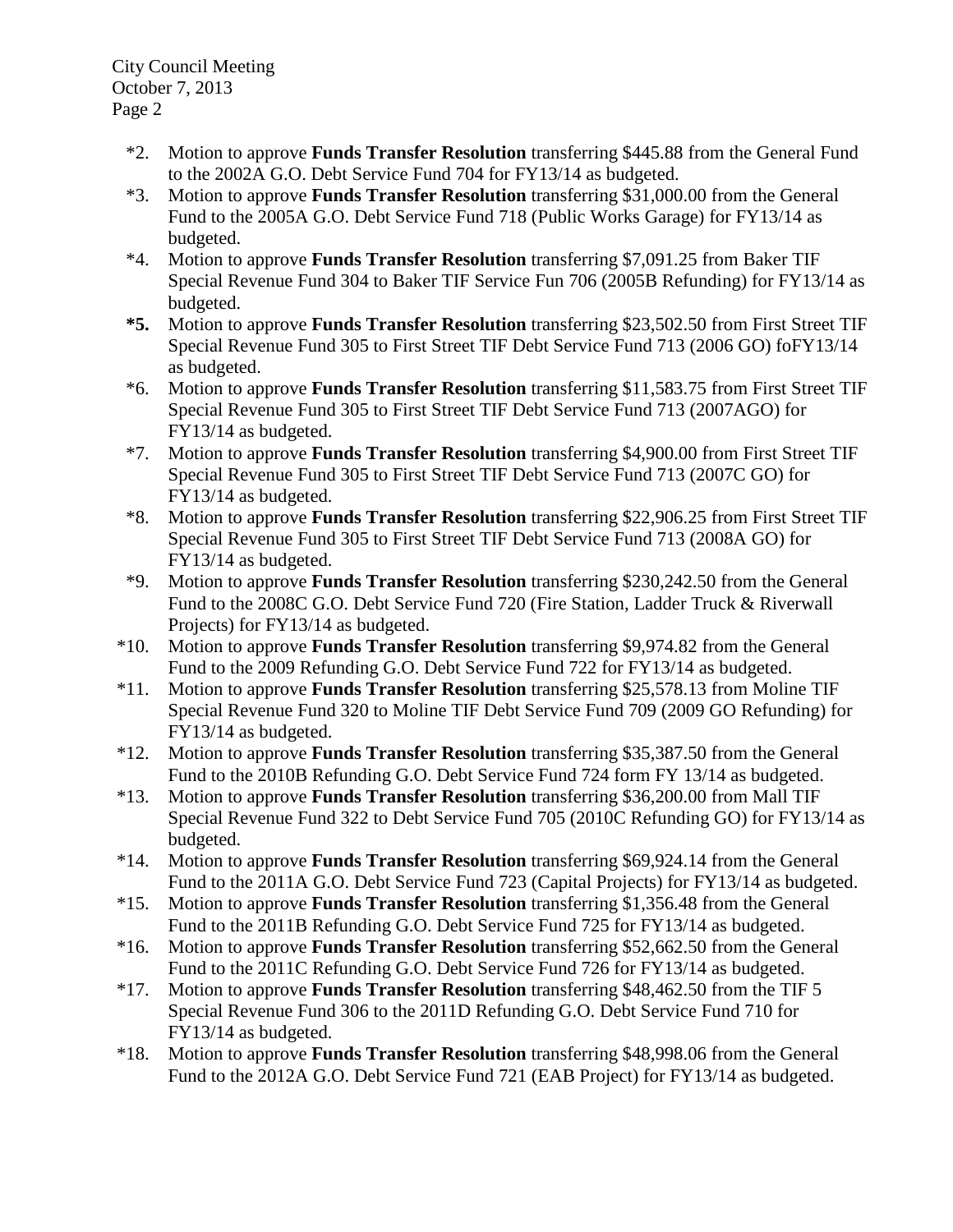City Council Meeting October 7, 2013 Page 3

- \*19. Motion to approve **Funds Transfer Resolution** transferring \$93,412.22 from the Redgate Bridge Capital Project Fund 501 to the 2012A G.O. Debt Service Fund 721 (Redgate Bridge Project) for FY13/14 as budgeted.
- \*20. Motion to approve **Funds Transfer Resolution** transferring \$133,997.74 from the General Fund to the 2012B G.O. Refunding Debt Service Fund 727 for FY13/14 as budgeted.
- \*21. Motion to approve **Funds Transfer Resolution** transferring \$62,738.82 from the Electric Fund to the 2012B G.O. Refunding Debt Service Fund 727 for FY13/14 as budgeted.
- \*22. Motion to approve **Funds Transfer Resolution** transferring \$21,171.12 from the Water Fund to the 2012B G.O. Refunding Debt Service Fund 727 for FY13/14 as budgeted.
- \*23. Motion to approve **Funds Transfer Resolution** transferring \$\$40,276.77 from the Sewer Fund to the 2012B G.O. Refunding Debt Service Fund 727 for FY13/14 as budgeted.
- \*24. Motion to approve **Funds Transfer Resolution** transferring \$7,376.03 from Baker TIF Special Revenue Fund 304 to Baker TIF Debt Service Fund 706 (2012C Refunding) for FY13/14 as budgeted.
- \*25. Motion to approve **Funds Transfer Resolution** transferring \$211,130.55 from First Street TIF Special Revenue Fund 305 to First Street TIF Debt Service Fund 713 (2013A G.O. Refunding) for FY13/14 as budgeted.
- \*26 Motion to approve **Funds Transfer Resolution** transferring \$92,000.00 from Corporate Fund 100 to Fund 230 (Refuse) for FY13/14 as budgeted.
- \*27. Motion to approve to discontinue the Redflex Red Light Traffic Program at Rt. 31 at W. Main Street.
- \*28. Motion to accept and place on file minutes of the Government Operations Committee meeting held on September 16, 2013.
- \*29. Motion to approve to accept bids of \$63,588 for two Tahoe Vehicles and approve **Ordinance**  Authorizing the Sale of Items of Personal Property Owned by the City of St. Charles (Police Department).
- \*30. Motion to approve to accept bids of \$63,078 for two Tahoe Vehicles and approve **Ordinance** Authorizing the Sale of Items of Personal Property Owned by the City of St. Charles (Fire Department).
- \*31. Motion to approve an application for IMRF Benefit Protection Leave in the estimated amount of \$2,220.84.

## **B. Government Services**

- \*1. Motion to approve a Restated Intergovernmental Agreement for Tri-City Police Records.
- \*2. Motion to approve street closures and use of amplification equipment for the 2013 Lighting of the Lights in the  $1<sup>st</sup>$  Street Plaza.
- \*3. Motion to approve the use of amplification equipment for the 2013 Holiday Homecoming Parade.
- \*4. Motion to approve a **Resolution** Authorizing the Mayor and City Clerk of the City of St. Charles to Requesting the Closure of IL Route 64 and IL Route 31 for the 2013 Electric Christmas Parade.
- \*5. Motion to approve a **Resolution** Authorizing the Mayor and City Clerk of the City of St. Charles to approve award of contract to Martam Construction for the North  $15<sup>th</sup>$  Street Reconstruction Project – Phase 2.